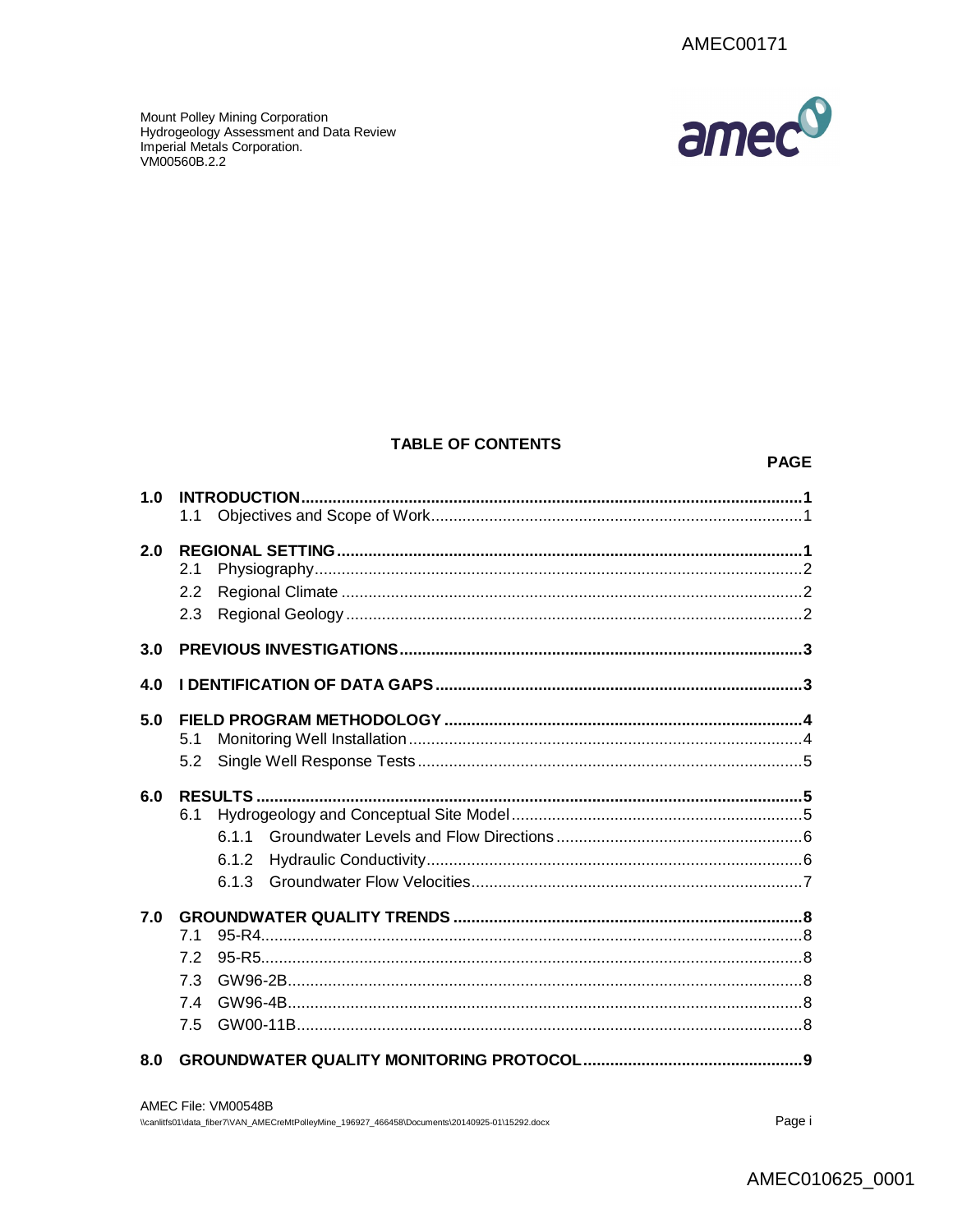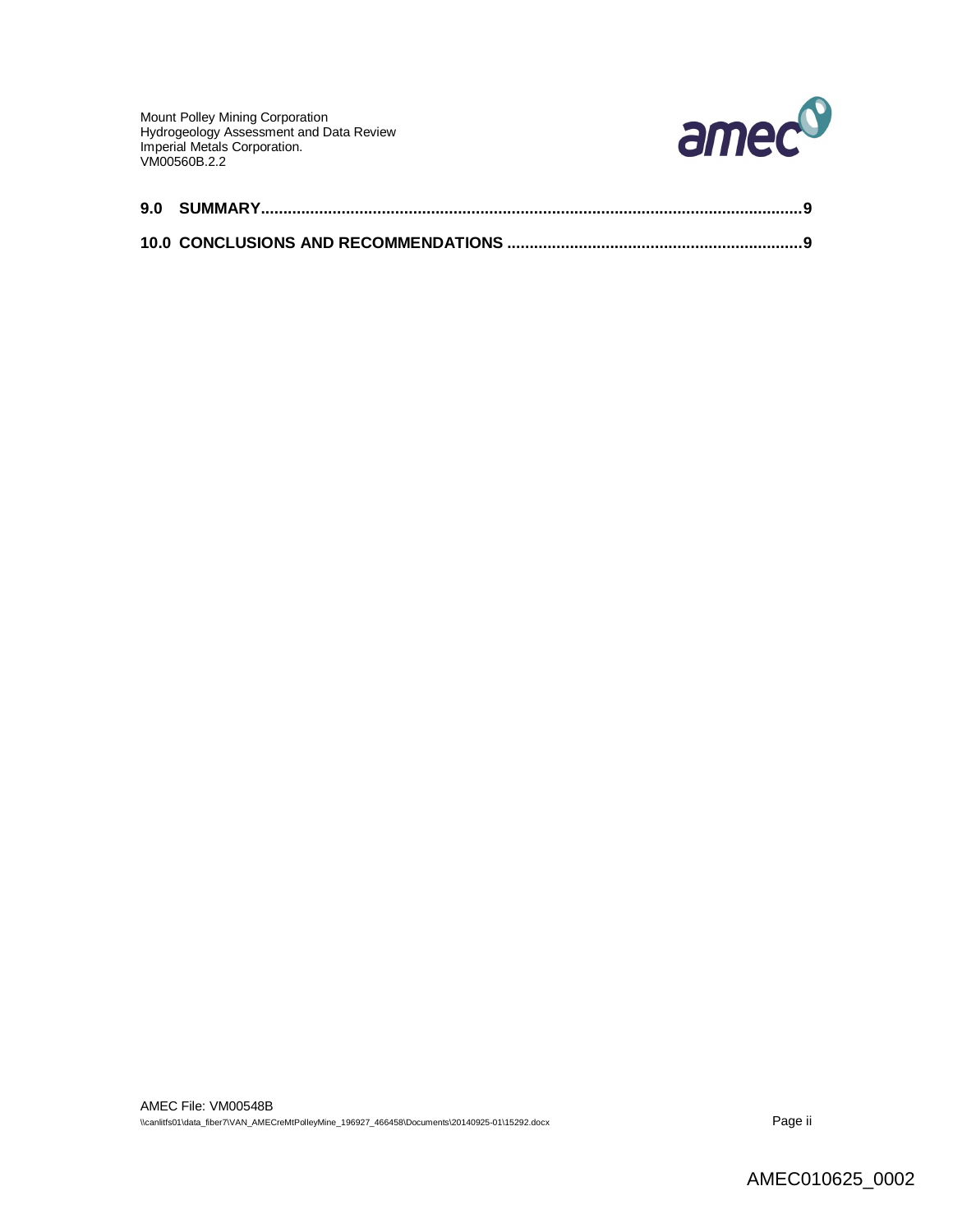Mount Polley Mining Corporation Hydrogeology Assessment and Data Review Imperial Metals Corporation. VM00560B.2.2



# **LIST OF TABLES**

Table 1:

# **LIST OF FIGURES**

**LIST OF APPENDICES**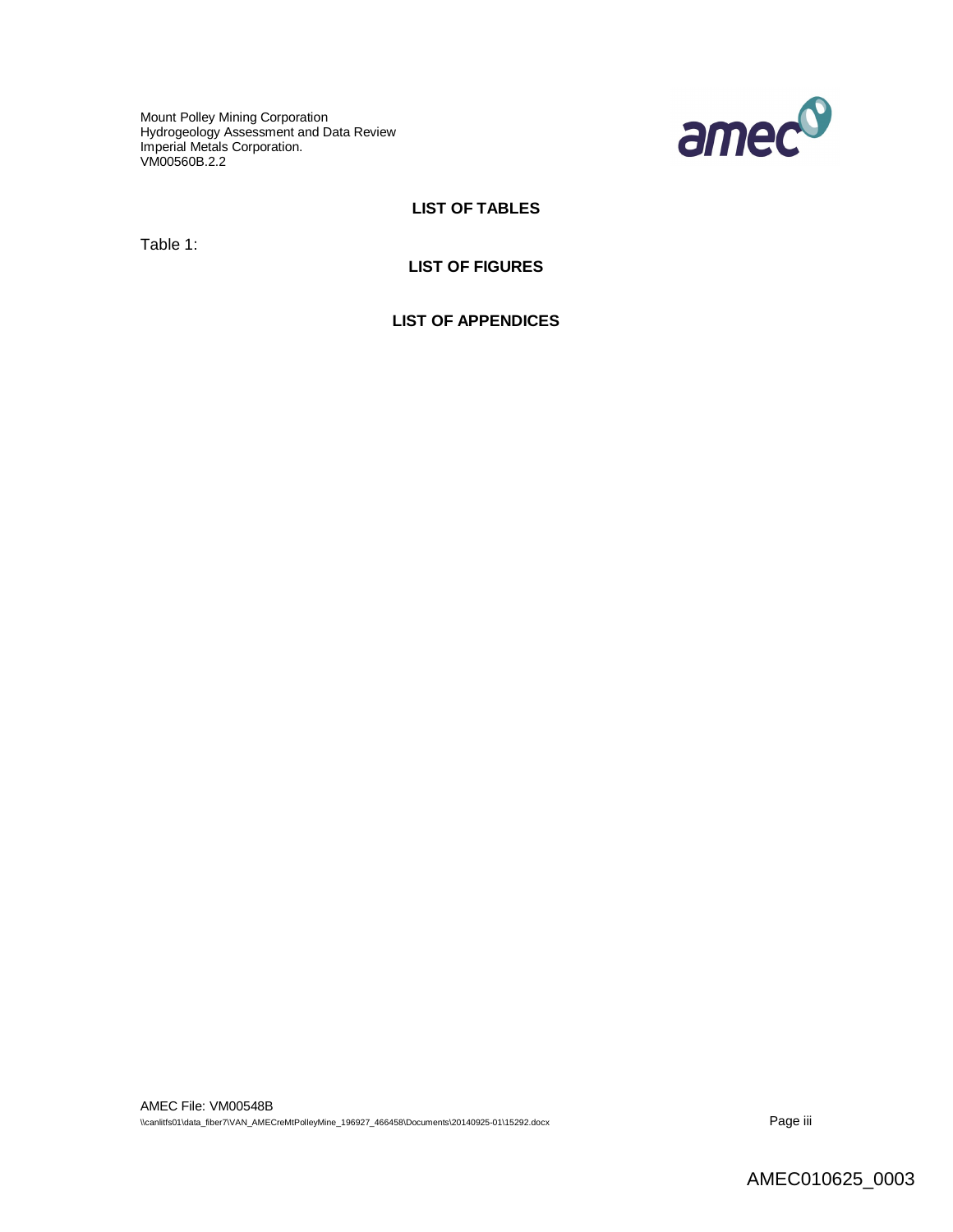

# **1.0 INTRODUCTION**

The Mount Polley Mining Corporation (MPMC) has retained AMEC Environment and Infrastructure, a division of AMEC Americas Ltd. (AMEC), to provide a hydrogeological assessment of the Mount Polley mine site. The mine site is located approximately 60 km northeast of Williams Lake B.C. and approximately 20 km southwest of Likely B.C. The purpose of this assessment is to address concerns expressed by the British Columbia Ministry of Environment (MOE) regarding changes in groundwater quality at the mine site and to characterize the hydrogeologic setting at the mine site.

#### **1.1 Objectives and Scope of Work**

The main objectives of the hydrogeological assessment are to:

- Provide a data gap analysis and attempt to resolve gaps in the available data;
- Characterize the local hydrogeological conditions at the mine site and develop a site specific conceptual model;
- Identify surface and/or groundwater quality changes related to mining activity, specifically acid rock drainage (ARD);
- Determine infiltration rates into the Springer Pit and identify potential groundwater impacts related to the Springer Pit development; and
- Identify areas of potential environmental concern and potential contaminants of concern.

The following work has been performed:

- An in-depth data review and compilation of relevant groundwater information collected by MPMC and from the public domain;
- Ten (10) monitoring wells at five locations have been installed to resolve identified data gaps;
- Development of a conceptual site model and the identification of wells exhibiting significant changes in either baseline static water levels and/or water quality;
- Hydrogeological mapping to define discharge and recharge areas; and
- Decommissioning of one (1) monitoring well.

The main text of this report provides a discussion of the regional setting, a summary of the field program, characterization of the hydrogeological setting, potential impacts and conclusions and recommendations. Supporting information is available in the accompanying figures, tables, and appendices.

#### **2.0 REGIONAL SETTING**

The mine site is positioned on a ridge that separates Polley Lake and Bootjack Lake. The regional study area includes the Mount Polley mine site and the adjacent Bootjack Lake/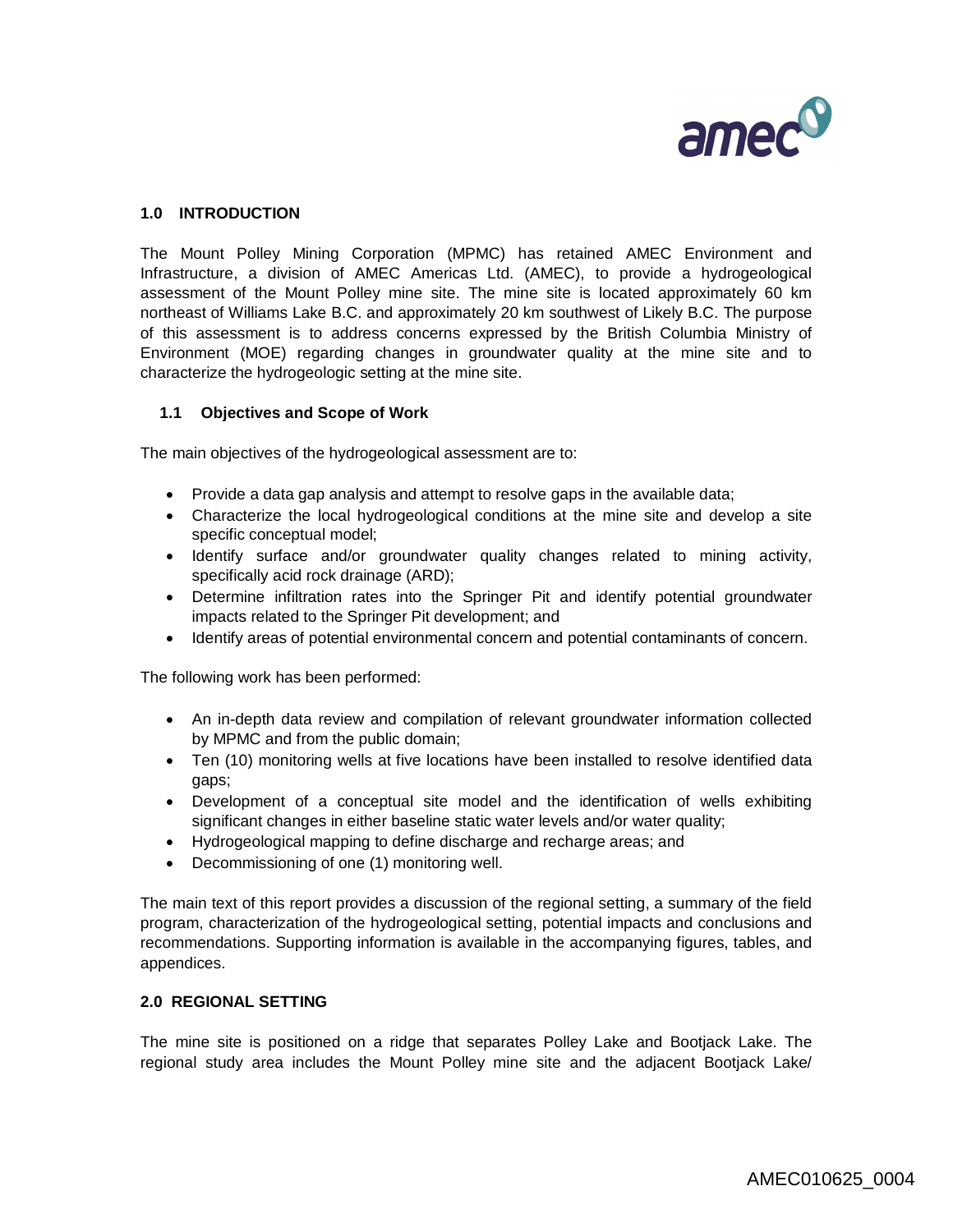

Morehead Creek drainage basin and the Polley Lake/ Hazeltine Creek drainage basin located southwest and northeast of the mine site respectively (Figure 1).

## **2.1 Physiography**

The regional topographic relief and drainage networks are shown in Figure 2. The study area covers approximately 100  $km^2$ . The Mount Polley mine site is located within the geographic region known as the Fraser Plateau. This region is west of and adjacent to the Quesnel Highlands and the Cariboo Mountain Range. The topography of this area is bedrock controlled and the elevation ranges from approximately 915 masl to 1470 masl. The topographic highs in the area are Mount Polley which peaks at approximately 1470 meters above sea level (masl) and is located at the center of the mine site, Bootjack and Jacobie mountains are located east of Mount Polley with elevations of 1270 masl and 1310 masl, respectively. These topographic highs have volcanic origins. The terrain within the study area slopes towards the east with a total relief of approximately 680 meters, with the surface of Quesnel Lake at approximately 790 masl.

This area was glaciated during the last glaciation and the overburden in the area is mostly glacial and glacio-lacustrine sediments. The composition of the till is silty clay/clayey silt with varying amounts of gravel and boulders. The overburden thickness in the area ranges from less than 1 meter to greater than 25 meters and bedrock is typically not exposed within most of the site. Bedrock exposure is limited to steep slopes and cuts. The majority of the area is tree covered and supports an active logging industry.

#### **2.2 Regional Climate**

The climate in the area can be described as a humid, continental climate with warm summers, with spring being the driest season and the summer being the wettest season.

The climate data is from Environment Canada's Canadian Climate Normals (1971-2000) database. Climate data for Likely B.C. is available from 1974 to 1993 and the findings are summarized below:

- Precipitation rates range from a maximum monthly average of 81.8 mm in June to a minimum monthly average of 35.5 mm in March;
- The average yearly precipitation is 692.4 mm, with 215.2 mm occurring as snow;
- Temperatures range from a maximum daily average of 15.4 degrees Celsius in July to minimum daily average of -7.0 degrees Celsius in January.
- The average yearly daily temperature is 4.6 degrees Celsius.

The Likely B.C. meteorological station is located approximately 20 kilometres from the mine site.

#### **2.3 Regional Geology**

The mine site is located within the Quesnellia Terrane. The Quesnellia Terrane consists chiefly of west-facing Upper Triassic to Lower Jurassic (Karnian to Sinemurian) volcanic arc rocks (Nicola Group, Rossland Formation), coeval calc-alkalic and alkalic plutons, and laterally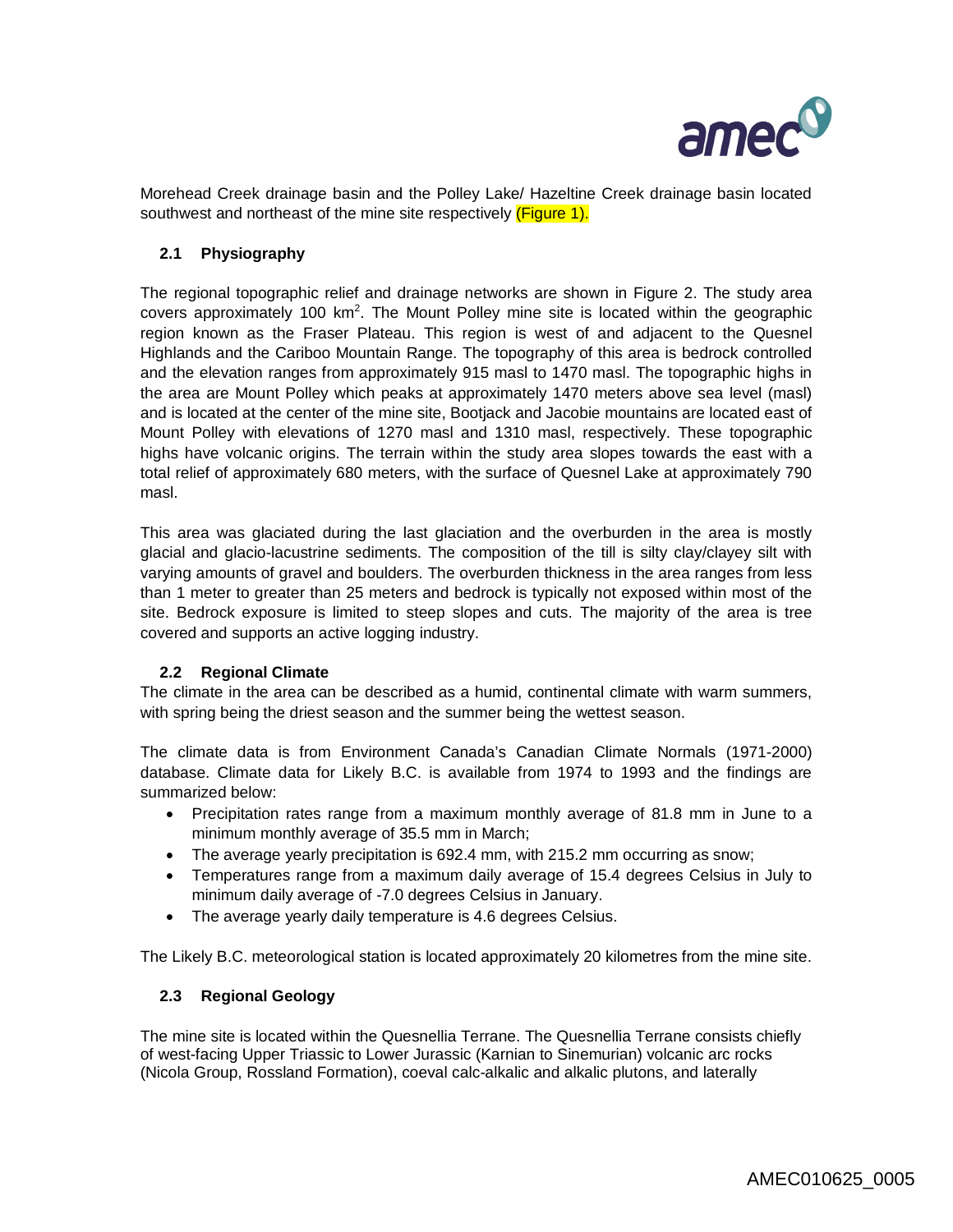

equivalent clastic sedimentary rocks (Mortimer, 1987; Monger, 1989; Andrew and others, 1990; Parrish and Monger, 1992).

The mine site is located within Quesnellia on the eastern margin of the lntermontane Belt. This part of Quesnellia consists of a sequence of volcanic units that dip east to northeast 5 kilometers west of the property, and dip predominantly to the west or southwest 4 kilometres east of the property (Bailey, 1987).

The volcanic rocks include flows, breccias and tuffs. Volumetrically the most important are augite-porphyritic basalt to trachybasalts that locally form pillowed units. Less common are purple and maroon polymictic volcanic breccias, and green crystal and lapilli tuffs. An analcitebearing flow and flow breccia are interpreted to be the youngest volcanic units in the area (Bailey, 1987).

## **3.0 PREVIOUS INVESTIGATIONS**

Drilling and well installations have been completed in multiple years beginning in 1981. Much of the information from these well investigations is lost other than some reference to their drilling and some flow measurements. A series of holes labelled R81-1 to R86-38 were drilled to depths ranging from 18 meters to 237 meters. Each of these boreholes has a reported groundwater yield from them ranging from 10 to 400 gallons per minute. There is no other information from these wells.

Another series of wells labelled MP89-107 to MP89-236 were drilled in the tailings area and in the Springer or Cariboo pit areas. All of these were 2 inch monitoring wells at one time but have since been destroyed. No drill logs or information from the monitoring wells is available.

In 1995, seven water wells were completed labelled 95-R1 to 95-R7. Two of these wells, 95-R4 and 95-R5 have been incorporated into the regular groundwater monitoring plan.

Fifteen new monitoring wells were installed in 1996, generally with a shallow and a deep installation at each site. Most of these wells have borehole logs and installation details in the database and most of them are in the current groundwater monitoring network.

In 2000 and 2011 several new installations were constructed in the tailings area.

All of these boreholes provide information on the general geology of the area, particularly overburden geology and they provide groundwater monitoring locations where wells have been retained.

Golder Associates produced a report on pit groundwater inflows and development of a pit lake. They predicted that at ultimate pit depth (820 masl), the groundwater inflows would be 1600 m<sup>3</sup>/day and that when the pit lake reaches spill elevation (1060 masl) the groundwater influx would be 100  $\text{m}^3$ /day.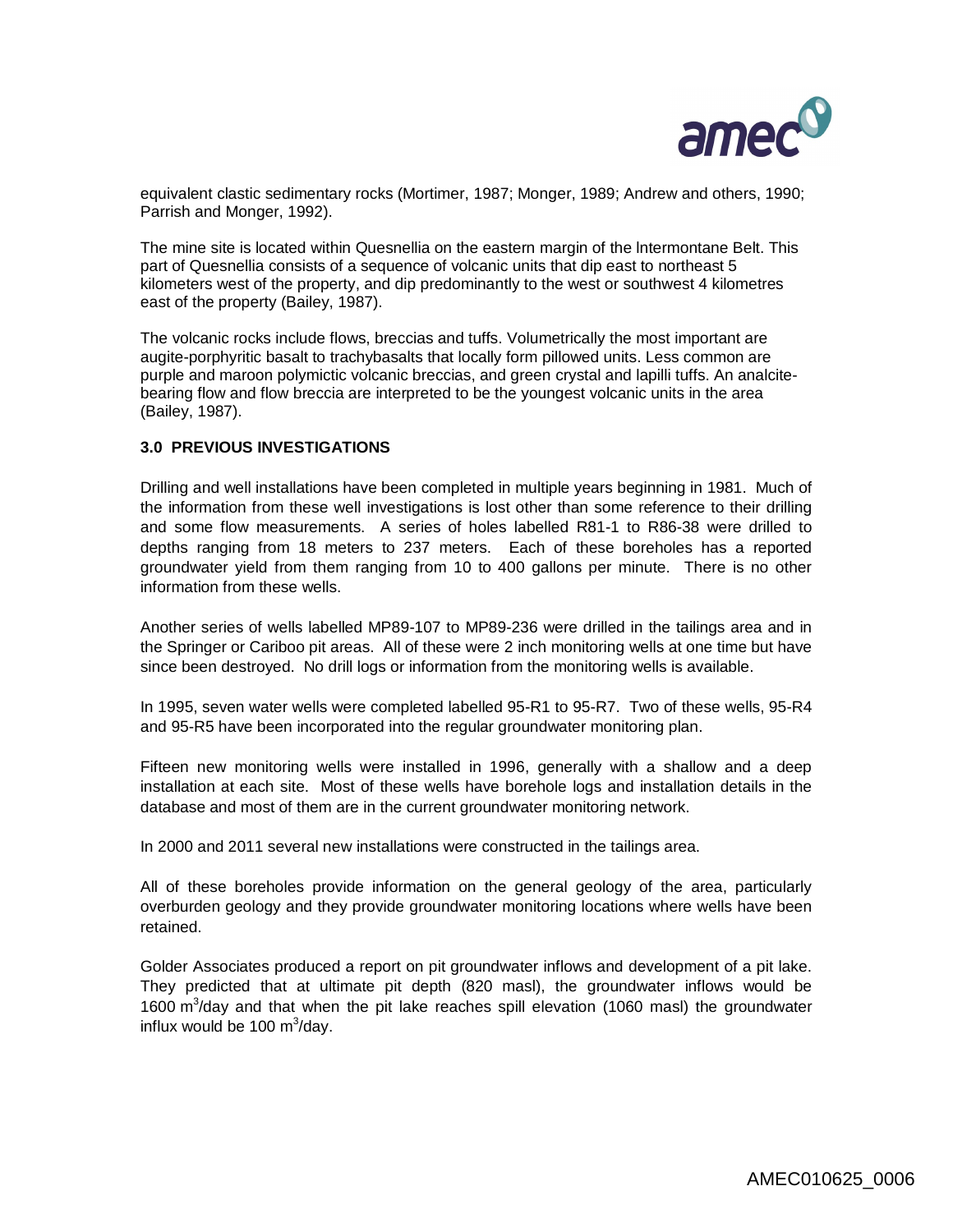

## **4.0 I DENTIFICATION OF DATA GAPS**

The available monitoring network from the previous investigations provides adequate coverage of the mine site. There are some installations that require modification or replacement as outlined below.

- 1. The monitoring well GW96-8a/8b was destroyed in the construction of a haul road. This monitoring well nest provided coverage for an area downgradient of the mill and required replacement. This well was replaced by Well #X.
- 2. Monitoring well 95-R-4 contained multiple screens at six different levels. This potentially connected separate aquifers. Interpretation of water quality results from these multiple screens was thus ambiguous. This well was grouted and replaced with Well #Y.
- 3. Monitoring well 95-R-5 also contained multiple screens creating the same potential to join multiple aquifers and mixing water quality. Two wells were installed on either side of this well to expand the monitoring network, wells Z1 and Z2. Water quality in 95-R-5 has shown a recent distinct increase in sulphate. This well will be retained in the monitoring network in the short term. Because of the multiple screens, this will eventually be replaced.
- 4. Groundwater level and quality monitoring in the tailings facility is well developed. Some water quality is starting to show a potential impact from mine operations. This will be monitored closely and expanded monitoring is warranted.

In general, none of these installations have been hydraulically tested through rising or falling head tests. This will be completed in a future field program. A copy of all available borehole logs is included in **Appendix I.** 

#### **5.0 FIELD PROGRAM METHODOLOGY**

The field program took place between November 14, 2012 and December 18, 2012 and involved borehole drilling, monitoring well installation, well development, and single well response tests.

#### **5.1 Monitoring Well Installation**

Monitoring wells were installed as pairs, with each pair having a shallow and deep monitoring well. Each well had its own borehole.

Drilling was completed with a Fraste Multidrill XL, air rotary, track mounted drill rig to advance a total of ten (10) boreholes at five locations. Rock chip samples were collected every 3.0 meters at each of the deep boreholes. These samples were submitted to the MPMC for analysis. At each location the shallow monitoring wells were installed at the first indication of persistent groundwater conditions and the deep monitoring wells were installed at or around 100 mbgs.

Installation of PVC monitoring wells and the well development was completed by the drilling contractor, GeoTech Drilling Ltd., with AMEC providing guidance. The monitoring wells were constructed using 5 cm diameter PVC pipe risers and slotted screens. Screen lengths were 3.0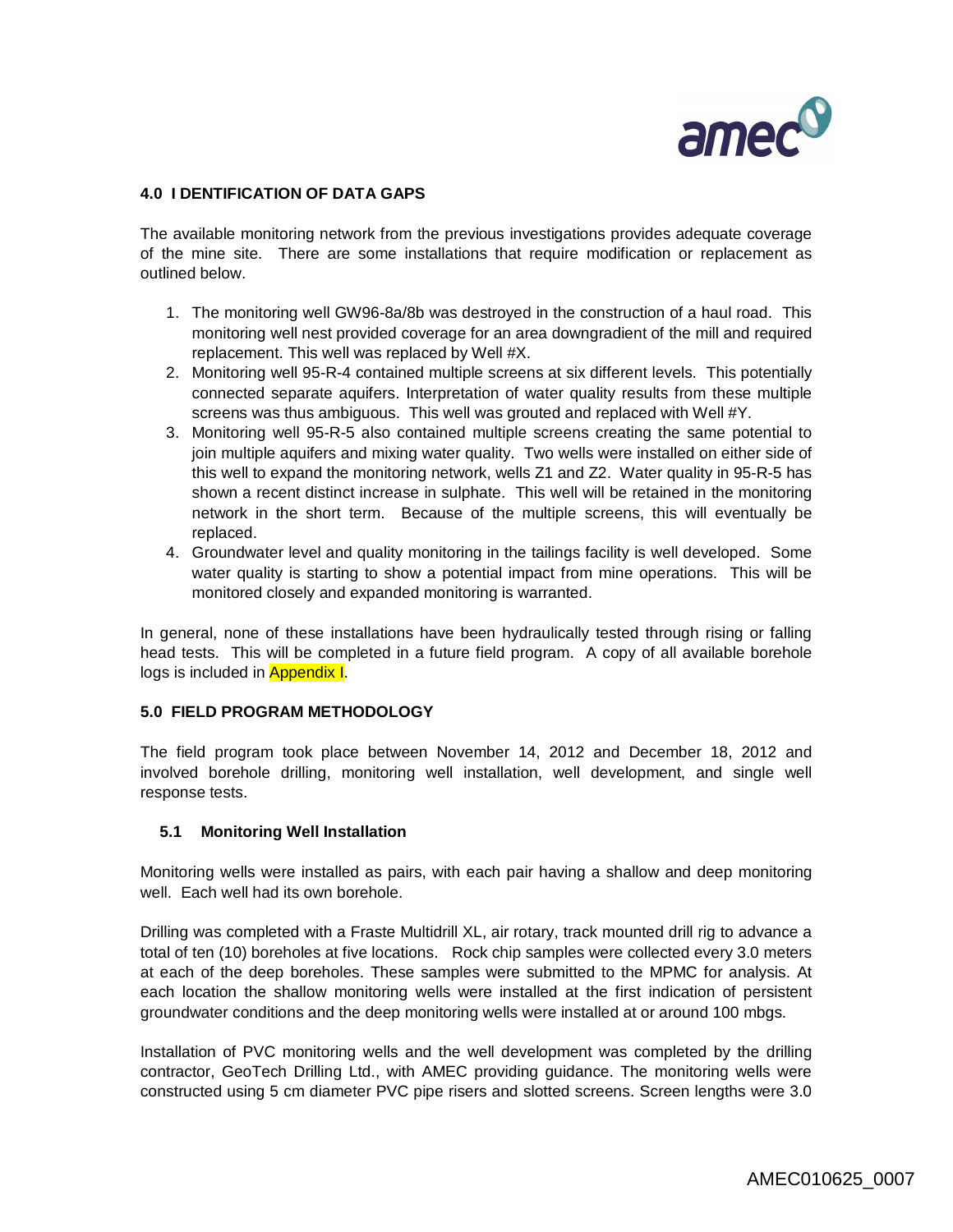

meters and 6.1 meters for the shallow and deep wells respectively. A sand pack was placed around the slotted screen and approximately 0.3 to 1.0 meter above the PVC screen. Bentonite pellets were placed above the sand pack to create a hydraulic seal. The remainder of the borehole was grouted to surface and completed with an above ground protective casing. Monitoring well details are summarized in Table 1.

| <b>Monitoring Well</b> | <b>Total Well</b> | Ground Surface   | Well Screen     | Screened            |
|------------------------|-------------------|------------------|-----------------|---------------------|
| ID                     | Depth (m)         | Elevation (masl) | Interval (masl) | Formation           |
| GW12-1A                | 99.6              | 991.6            | 892.0 - 899.2   | <b>Bedrock</b>      |
| GW12-1B                | 24.4              | 991.4            | $967.0 - 970.7$ | <b>Bedrock</b>      |
| GW12-2A                | 100.6             | 1035.4           | $934.8 - 941.5$ | <b>Bedrock</b>      |
| GW12-2B                | 30.2              | 1035.4           | 1005.2 - 1008.9 | <b>Bedrock</b>      |
| GW12-3A                | 99.7              | 1039.1           | 939.4 - 946.4   | <b>Bedrock</b>      |
| GW12-3B                | 16.1              | 1039.2           | 1023.1 - 1026.4 | <b>Bedrock</b>      |
| GW12-4A                | 100.6             | 989.9            | $889.3 - 896.5$ | <b>Bedrock</b>      |
| GW12-4B                | 36.3              | 990.1            | $953.8 - 957.3$ | <b>Bedrock</b>      |
| GW12-5A                | 100.4             | 965.3            | $864.9 - 872.2$ | <b>Bedrock</b>      |
| GW12-5B                | 12.7              | 966.2            | $953.5 - 957.6$ | <b>Glacial Till</b> |

Table 1: Monitoring Well Installation Details

The completed monitoring wells were developed using air injection. Each monitoring well was developed by air lifting for at least 2 hours and/or until the purged water was clear and contained no sediments. Prior to well development, static water levels were taken and these are summarized in section 4.1.1.

## **5.2 Single Well Response Tests**

Upon completion of the air development, water levels were taken to record the recovery in each well (rising head test). The rising head test data was used to calculate hydraulic conductivities of subsurface materials.

# **6.0 RESULTS**

## **6.1 Hydrogeology and Conceptual Site Model**

Groundwater in the Mount Polley area is mainly confined in a bedrock aquifer where flow is largely controlled by the orientation and frequency of fractures, faults and unconformities caused by volcanic events.

Localized overburden aquifers occur in topographic low areas, particularly in the tailings area, as these areas were not scraped/eroded during the last period of glaciation, thus glacial deposits (basal till) has remained intact in these locations. In general these glacial deposits do not contain significant outwash sands and gravels which can typically occur in glacial-fluvial deposits.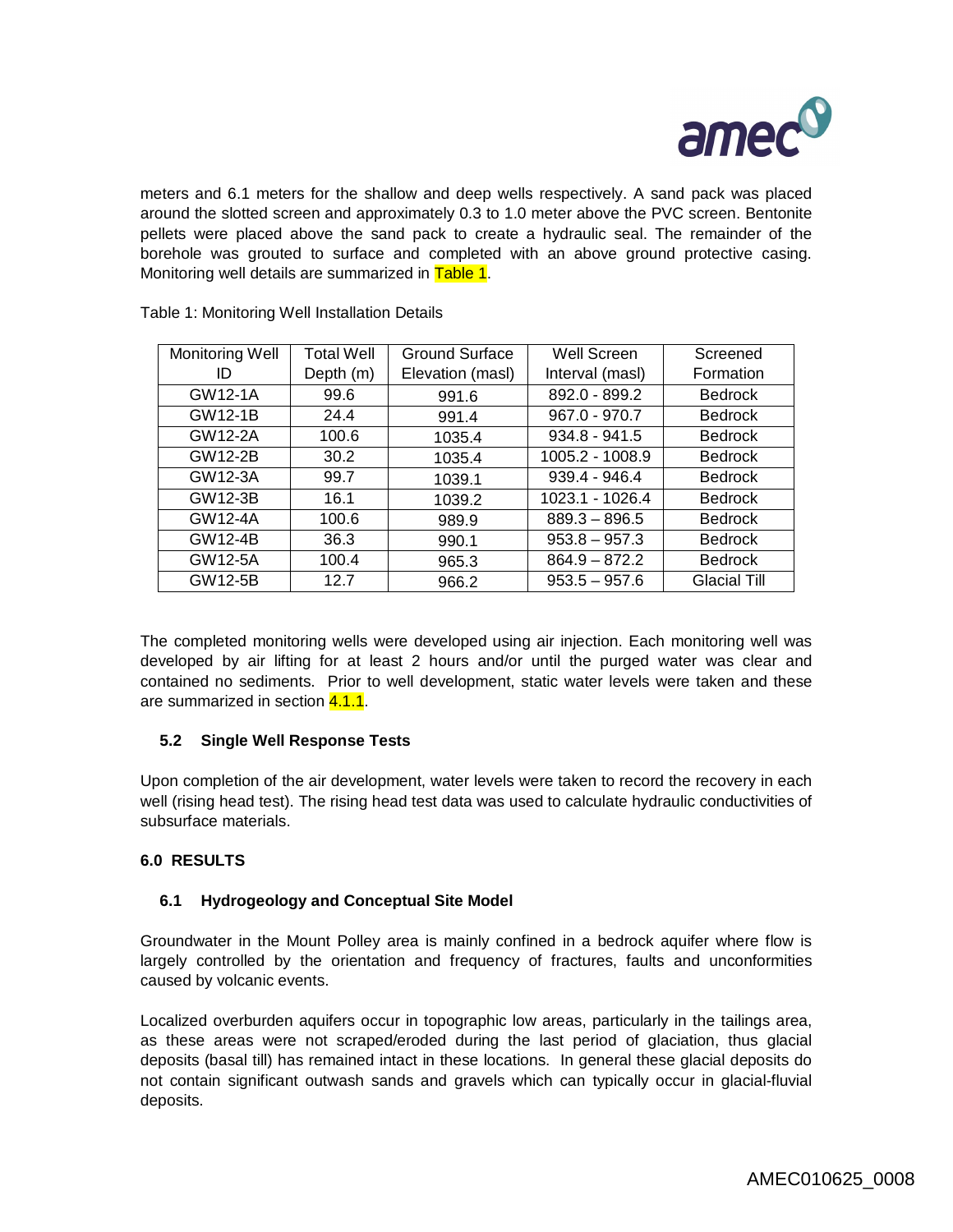

# **6.1.1 Groundwater Levels and Flow Directions**

Groundwater measurements were recorded at all new well locations upon well installation. The groundwater level ranges from an elevation of 957.57 mbgs to 1036.25 mbgs.

| Monitoring well ID | Measured<br>Groundwater<br>Depth (m) | Ground Surface<br>Elevation (m) | Groundwater<br>Level Elevation<br>(m) | Gradient |
|--------------------|--------------------------------------|---------------------------------|---------------------------------------|----------|
| GW12-1A            | 4.98                                 | 991.59                          | 986.61                                | Up       |
| GW12-1B            | 5.12                                 | 991.37                          | 986.25                                |          |
| GW12-2A            | 21.42                                | 1035.45                         | 1014.03                               | Down     |
| GW12-2B            | 21.39                                | 1035.45                         | 1014.06                               |          |
| GW12-3A            | 3.15                                 | 1039.06                         | 1035.91                               | Down     |
| GW12-3B            | 2.99                                 | 1039.24                         | 1036.25                               |          |
| GW12-4A            | 21.95                                | 989.87                          | 968.17                                | Down     |
| GW12-4B            | 12.81                                | 990.12                          | 977.06                                |          |
| GW12-5A            | 7.71                                 | 965.28                          | 957.57                                | Down     |
| GW12-5B            | 5.31                                 | 966.22                          | 960.91                                |          |

Table 2. A summary of the measured groundwater levels is presented in the following table:

The strongest hydraulic gradients are downward at sites GW12-4 and 5. These are both adjacent to Polley Lake. The other gradients are also down, with the exception of GW12-1, but all are very slight. The downwards gradients adjacent to Polley Lake indicate that groundwater is recharged in the high ground between Polley and Bootjack Lakes and discharges into the lakes. GW12-1 is located at the toe of the Mount Polley and is thus expected to be a groundwater discharge area as well.

Bootjack Lake is approximately 63 meters in elevation above Polley Lake and imprints a deep seated flow direction from Bootjack to Polley Lake. The shallower flow paths report to both Bootjack and Polley lakes. Figure 2 displays a cross section through the Mount Polley mine site that illustrates the conceptual groundwater flow paths.

**Figure** 3 presents a map of hydraulic heads derived from water level measurements in monitoring wells, local ponds and pits, and topography. The figure illustrates the general mound of groundwater in the high ground around the mine and the steep groundwater contours surrounding the pits. Figures 2 and 3 represent our conceptual model of groundwater flow directions and approximate head distributions.

## **6.1.2 Hydraulic Conductivity**

Single well response tests were performed on all new installations upon well completion. The well response test used was the rising head test and hydraulic conductivities were calculated based upon the results.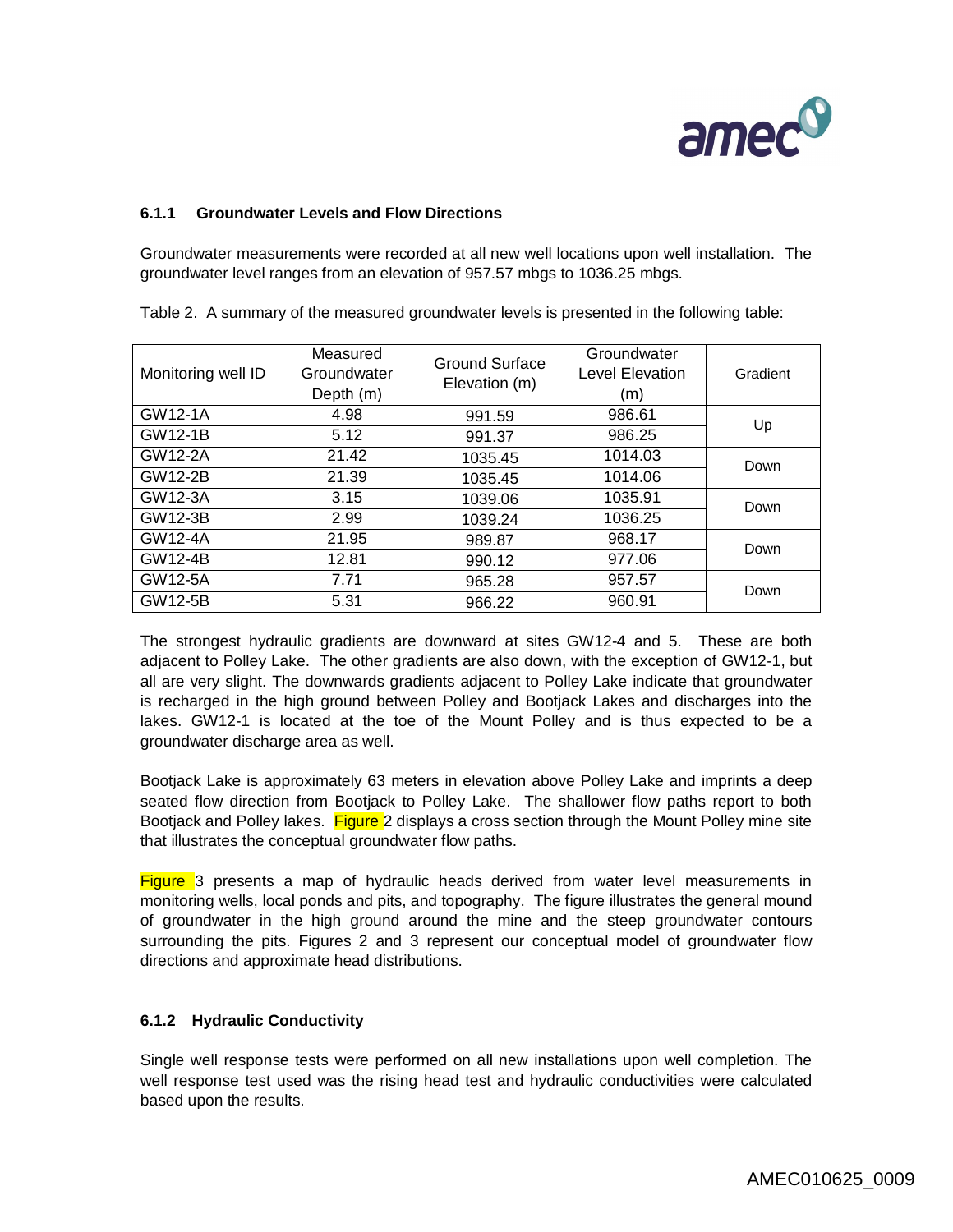

The Hvorslev mathematical solution was used to calculate the hydraulic conductivity. The solution assumes a homogeneous aquifer with infinite vertical extent. This solution is widely used and provides a straight-forward and well-documented approximation of hydraulic conductivity in the vicinity of the monitoring well screen. The results of the single well response tests are summarized in the following table.

| Monitoring<br>Well | <b>Screened Formation</b> | Ground Surface<br>Elevation (masl) | Well Screen<br>Interval (masl) | Hydraulic<br>Conductivity<br>(m/s) |
|--------------------|---------------------------|------------------------------------|--------------------------------|------------------------------------|
| GW12-1A            | <b>Bedrock</b>            | 991.59                             | 892.0 - 899.2                  | $2.2 \times 10^{-9}$               |
| <b>GW12-1B</b>     | <b>Bedrock</b>            | 991.37                             | $967.0 - 970.7$                | $>10^{-4}$                         |
| GW12-2A            | <b>Bedrock</b>            | 1035.45                            | $934.8 - 941.5$                | $2.9 \times 10^{-8}$               |
| <b>GW12-2B</b>     | <b>Bedrock</b>            | 1035.45                            | 1005.2 - 1008.9                | $2.0 \times 10^{-7}$               |
| GW12-3A            | <b>Bedrock</b>            | 1039.06                            | $939.4 - 946.4$                | $2.5 \times 10^{-7}$               |
| GW12-3B            | <b>Bedrock</b>            | 1039.24                            | 1023.1 - 1026.4                | $9.8 \times 10^{-6}$               |
| GW12-4A            | <b>Bedrock</b>            | 989.87                             | $889.3 - 896.5$                | $3.7 \times 10^{-9}$               |
| GW12-4B            | <b>Bedrock</b>            | 990.12                             | $953.8 - 957.3$                | $2.5 \times 10^{-5}$               |
| GW12-5A            | <b>Bedrock</b>            | 965.28                             | $864.9 - 872.2$                | $>10^{-4}$                         |
| GW12-5B            | Glacial Till              | 966.22                             | $953.5 - 957.6$                | $2.7 \times 10^{-7}$               |

The hydraulic conductivities of all of the wells ranges from >10<sup>-4</sup> to 2.21 x 10<sup>-9</sup> m/s. The average hydraulic conductivity of the shallow wells is  $2.7x10^{-5}$  m/s and the average hydraulic conductivity of the deep wells is  $4.9x10^{-6}$  m/s. The difference in the average hydraulic conductivity between the shallow and deep wells is one order of magnitude and is similar to what is observed in monitoring well pairs GW12-2 and GW12-3. However in monitoring well pairs GW12-1, GW12-4 and GW12-5 the variation in hydraulic conductivity between the shallow and deep wells is three orders of magnitude, with shallow wells at GW12-1 and GW12-4 having the highest hydraulic conductivity. GW12-5 is the only monitoring well pair where the lower hydraulic conductivity was observed in the shallow well. Monitoring well GW12-5B was the only well screened within overburden/glacial till.

## **6.1.3 Groundwater Flow Velocities**

Using the approximate distribution of hydraulic heads, Figure 5, the shallow general hydraulic gradient toward both Polley and Bootjack Lake is approximately 0.14 m/m. Around the dewatered Springer and Cariboo pits, the local gradient is much higher and it appears that in the vicinity of the tailings pond the gradients are much lower.

Using the average hydraulic conductivity for shallow wells is 2.7 x 10<sup>-5</sup> m/s and an assumed porosity of 0.1, the average D'Arcy velocity is approximately 3 m/day.

## **6.1.4 Pit Groundwater Inflows**

The actual groundwater inflows to Springer and Cariboo pits can be determined from a detailed water balance, which is not in this scope of work; MPMC is preparing the water balance. Using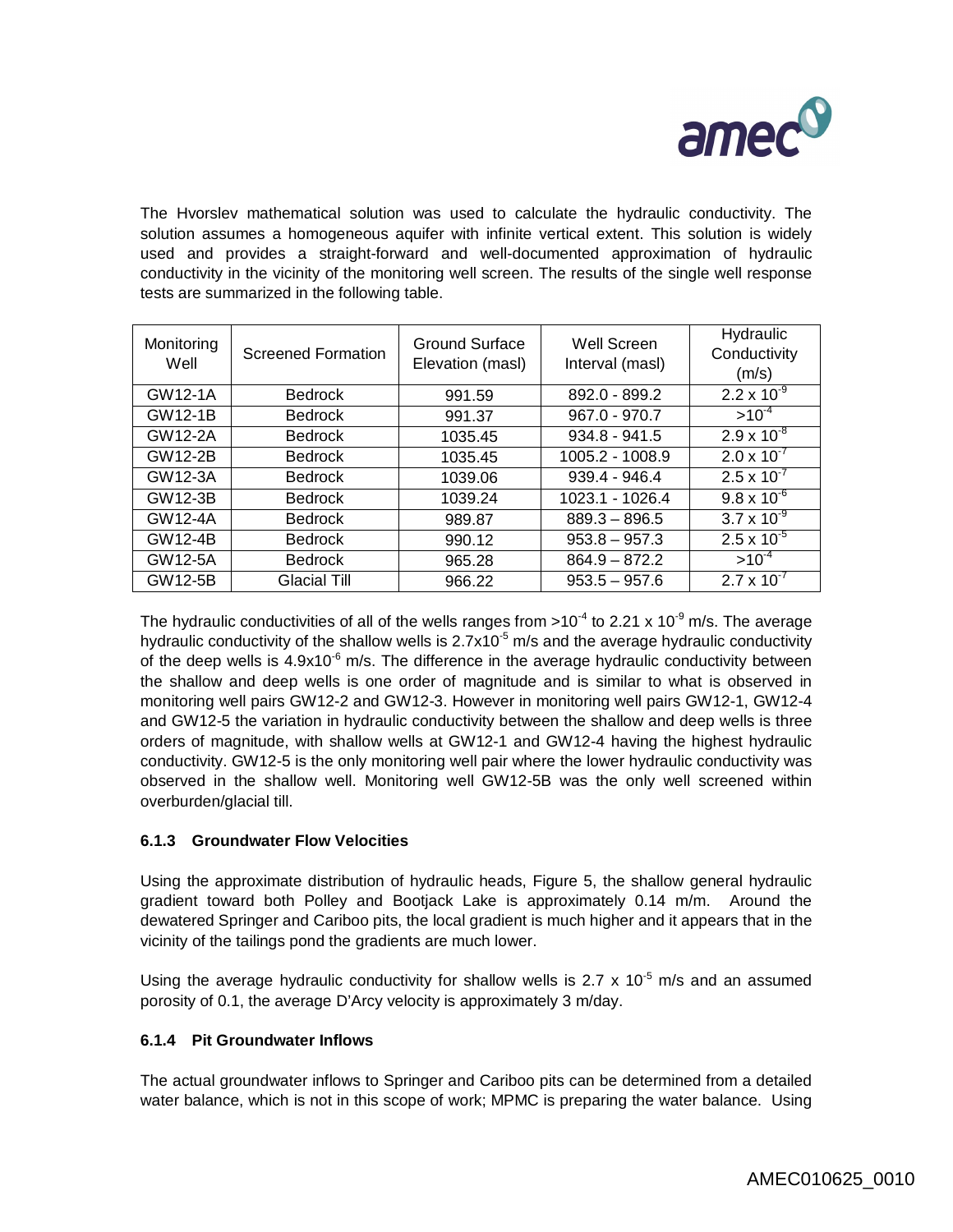

the hydraulic head contours and estimates of bulk hydraulic conductivity, combined inflows to Springer and Cariboo pits may be as high as 2800  $m^3$ /day. This is likely a high estimate but within the range predicted by Golder Associates.

## **6.2 Groundwater Quality Trends**

Based on recent groundwater sampling programs, five wells appear to be showing evidence of influence by mine operations. Two are in the pit/waste rock area; 95-R4, 95-R5, and three are in the tailings facility area; GW96-2B, GW96-4B, and GW00-1B.

## **6.2.1 95-R4**

Monitoring well 95-R4 has shown elevated Sulphate and Selenium and decreased Molybdenum. There is a slight possibility of elevated copper. This well has multiple screens so the origin of this water quality is not known. This well was also significantly affected by the nearby sub-horizontal borehole that appeared to dramatically lower the water level in the well. Monitoring wells GW12-2A/B have replaced this well. Further monitoring should help to clarify these ambiguous results.

## **6.2.2 95-R5**

Monitoring well 95-R5 shows elevated concentrations of sulphate, cadmium, and possibly copper, as well as elevated hardness. There is also a slight decrease in molybdenum. This well also has multiple screens. Monitoring will continue on this well. Adjacent wells have been constructed, GW12-4A/B and GW12-5A/B, to expand coverage in this area.

Well 95-R5 is screened with four screens at 43ft, 164ft, 209ft, and 254ft. Discrete micro purge samples were collected at these four locations using a  $\Box$  pump. A total of  $\Box$  litres were purged from each sampling zone. The results of the sampling are not entirely conclusive; however the parameters with the greatest historic increases, sulphate and cadmium, were at the highest concentrations in the zone at 164 feet. This may suggest that this is the zone carrying the highest percentage of mine affected water.

#### **6.2.3 GW96-2B**

Monitoring well GW96-2B, located on the northeast limb of the tailings facility, is constructed from 31 to 35 meters depth in a water bearing sand. Sulphate in this well is just beginning to show signs of change; no other parameters are showing any clear trends.

#### **6.2.4 GW96-4B**

Monitoring well GW96-4B, located on the southwest limb of the tailings facility is showing a distinct trend of rising hardness, sulphate, and nitrate. This is a very shallow well, 3 to 7 meters, constructed in a sand lens.

#### **6.2.5 GW00-11B**

This well is also on the southwest limb of the tailings facility and also shallow, 4 – 10 meters and constructed across a thin sand seam. This well shows several elevated parameters; hardness, sulphate, nitrate, cadmium, molybdenum, and selenium.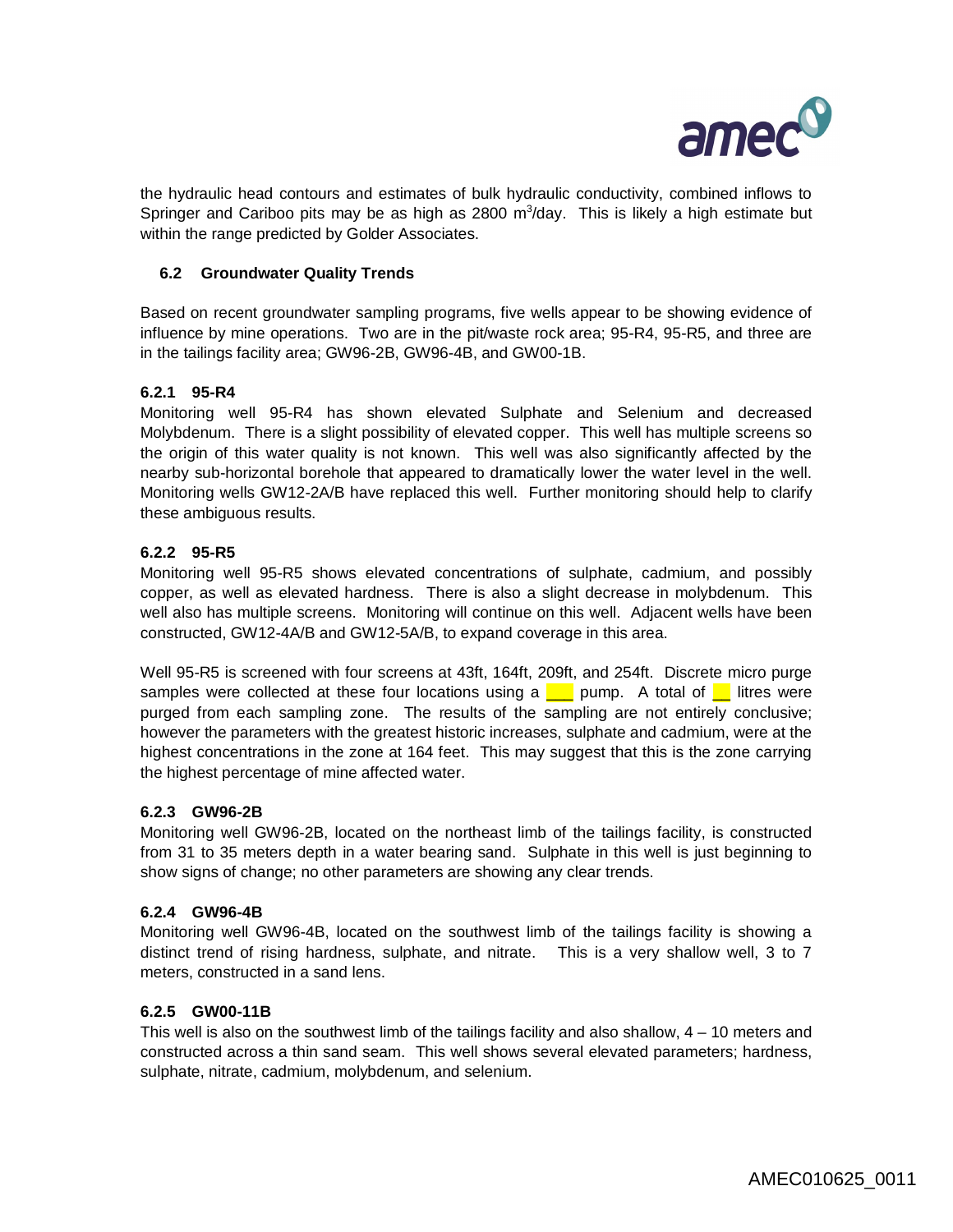

There are some common themes in this suite of results, sulphate is the commonly elevated parameter. Some wells also show elevated selenium, cadmium, or nitrate. Well GW00-11B includes all of them plus molybdenum.

The mechanisms for these changes are not fully known. A review of geochemistry data and analysis, which we understand is frequently updated with new kinetic data, will help explain some of these mechanisms. This is beyond the scope of this assignment.

## **7.0 GROUNDWATER QUALITY MONITORING PROTOCOL**

A groundwater monitoring protocol including sampling sites, frequency, and parameters has been proposed by MPMC. This proposal is appropriate for current conditions. Because there are initial indications of some mine affected water showing up in a couple of places, the monitoring program should remain adaptable to monitoring results. Additional monitoring sites may be required in future along with enhanced frequency.

#### **8.0 SUMMARY**

Hydrogeological conditions at Mt. Polley are defined by boreholes and monitoring wells constructed across the site. This data set and interpretations are summarized below.

- 1. The area hydrostratigraphy consists of, from top down:
	- a. Generally thin but locally thick glacio-fluvial overburden
	- b. Weathered and/or fractured bedrock
	- c. Intact and competent bedrock
- 2. It is apparent that some permeable fractures can be present at depth.
- 3. Hydraulic heads are generally a subdued form of topography being high in the center of the mine area and lower at both lakes and lower south of the tailings pond.
- 4. Groundwater discharges to both Bootjack and Polley lakes.
- 5. Groundwater discharges southeast of the tailings pond.
- 6. Groundwater discharges to Springer and Cariboo pits.
- 7. Groundwater velocities are approximately 3 meters/year but with considerable variability.
- 8. Groundwater appears to have been impacted at a few sites in the tailings area and a couple of sites downgradient of mine facilities.
- 9. Monitoring is established across the mine site with appropriate frequencies and analytical protocols.

#### **9.0 CONCLUSIONS AND RECOMMENDATIONS**

MPMC has an established monitoring program with some data records extending back to 1995. Recent possible detections have resulted in an expansion and modification to the monitoring program. MPMC will need to continue to be adaptive to changes in water chemistry and devise mitigation measures where necessary. Some recommendations moving forward are: